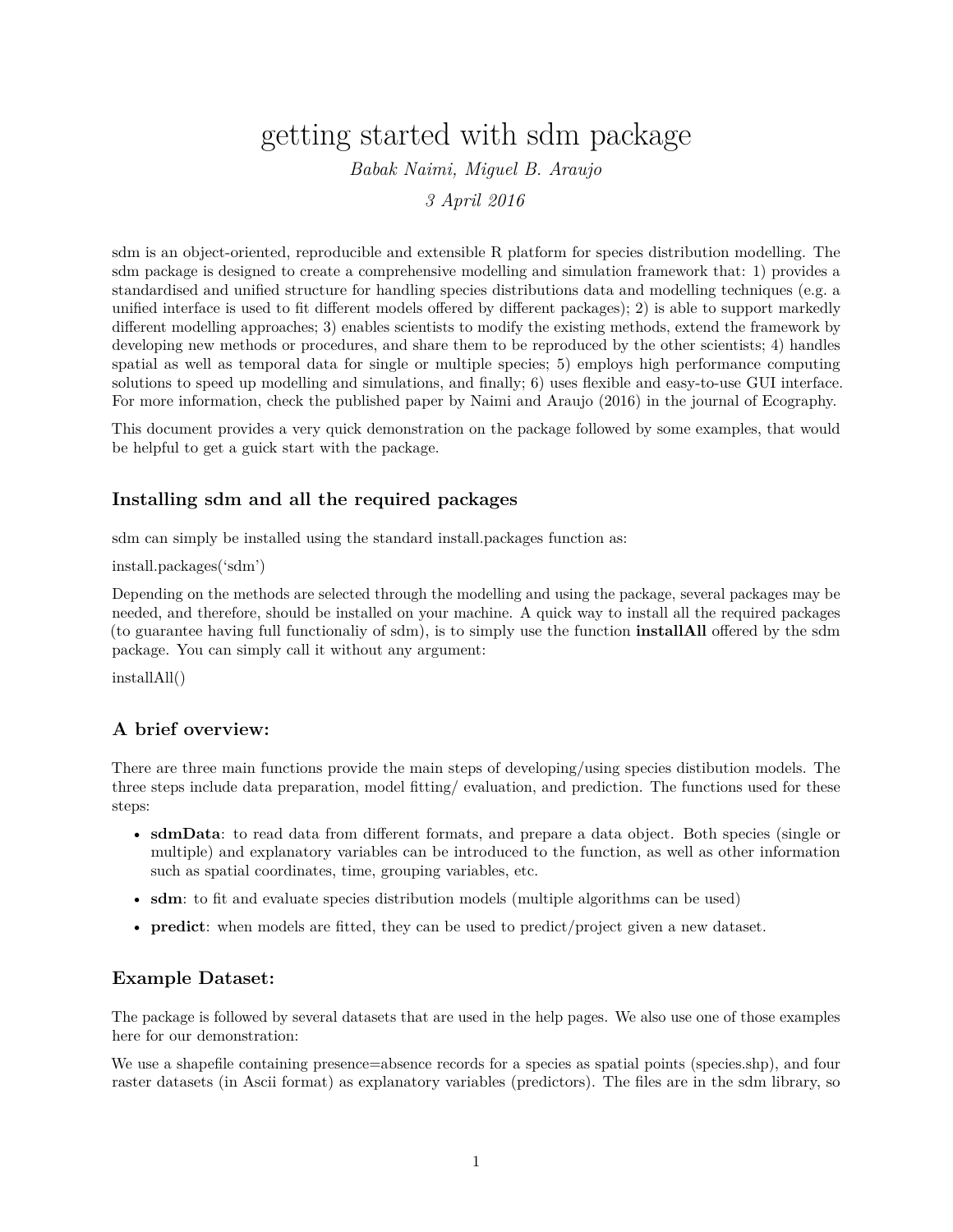we can directly read them from the library folder. We use rgdal to read raster data (it supports different common formats), and raster package to handle the raster data.

**library**(sdm)

```
library(raster)
library(rgdal)
```
file <- system.file("external/species.shp", package="sdm") # get the location of the species shapefile

```
# so, file is simply a filename (with path):
file
```
## [1] "/Library/Frameworks/R.framework/Versions/3.4/Resources/library/sdm/external/species.shp" *# read the species shapefile using the function shapefile:*

```
species <- shapefile(file)
```
**class**(species) *# it is a SpatialPointsDataFrame*

```
## [1] "SpatialPointsDataFrame"
## attr(,"package")
## [1] "sp"
plot(species)
```


*# we can take a look at the head of attribute table in the species dataset:*

**head**(species)

| ##   | Occurrence                                                                                              |  |  |  |  |  |  |  |
|------|---------------------------------------------------------------------------------------------------------|--|--|--|--|--|--|--|
| ## 1 |                                                                                                         |  |  |  |  |  |  |  |
| ##2  |                                                                                                         |  |  |  |  |  |  |  |
| ## 3 |                                                                                                         |  |  |  |  |  |  |  |
| ## 4 |                                                                                                         |  |  |  |  |  |  |  |
| ## 5 |                                                                                                         |  |  |  |  |  |  |  |
| ## 6 |                                                                                                         |  |  |  |  |  |  |  |
|      | # you can see that there is a column has presence-absence records (name of column is important to know: |  |  |  |  |  |  |  |
|      | #--- we can plot presence and absence points separately with different colours:                         |  |  |  |  |  |  |  |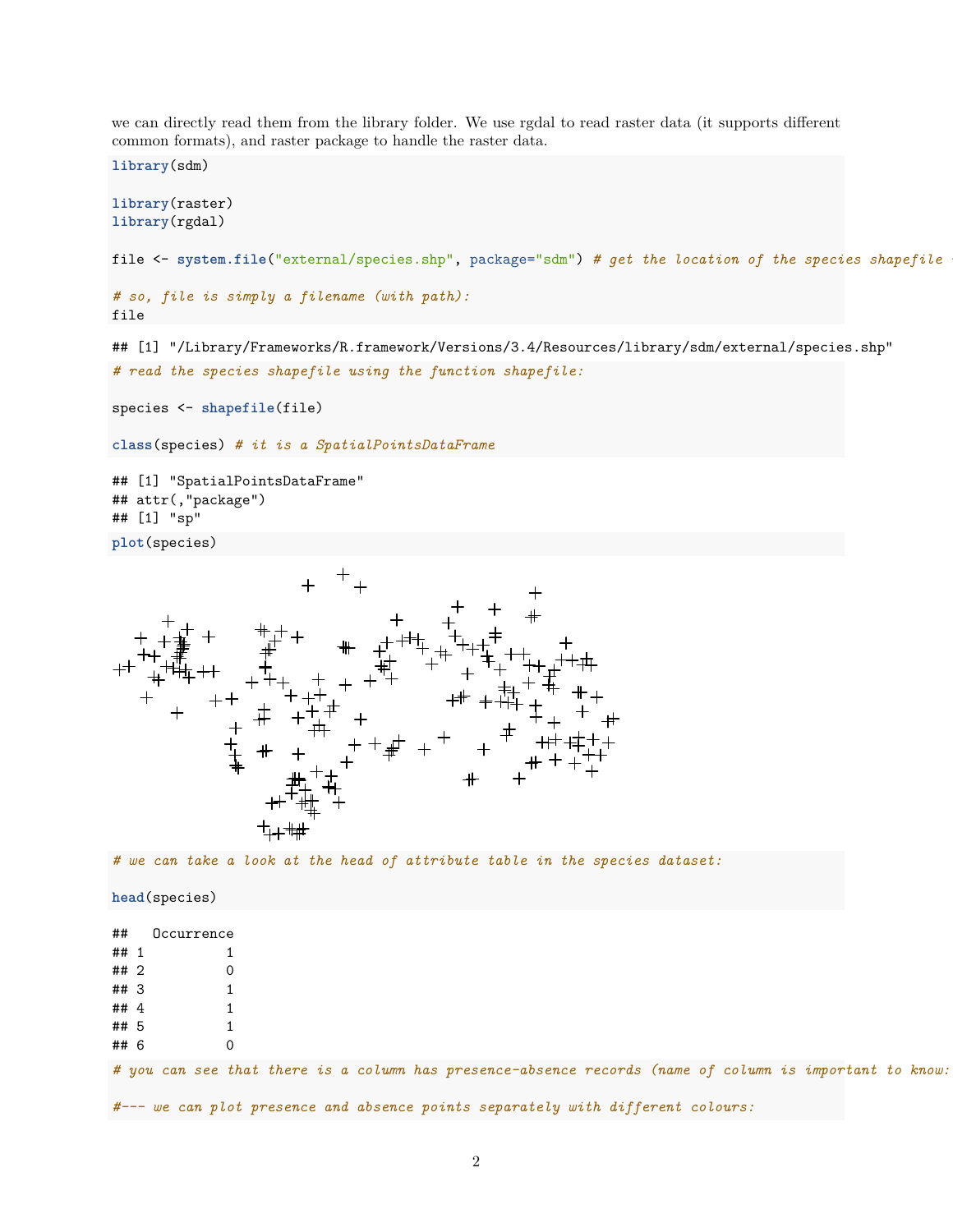**plot**(species[species**\$**Occurrence **==** 1,],col='blue',pch=16)



**points**(species[species**\$**Occurrence **==** 0,],col='red',pch=16)

```
##########
```
*# Let's read predictor variables (raster datasets)*

```
# We have four Ascii-Grids, so, let's just take the name of all files ending to '.asc' to be able to re
```
path <- **system.file**("external", package="sdm") *# path to the folder contains the data* lst <- **list.files**(path=path,pattern='asc\$',full.names = T) *# list the name of files in the specified path,*

lst *# this is the name of raster files we want to use as predictor variables*

```
## [1] "/Library/Frameworks/R.framework/Versions/3.4/Resources/library/sdm/external/elevation.asc"
## [2] "/Library/Frameworks/R.framework/Versions/3.4/Resources/library/sdm/external/precipitation.asc"
## [3] "/Library/Frameworks/R.framework/Versions/3.4/Resources/library/sdm/external/temperature.asc"
## [4] "/Library/Frameworks/R.framework/Versions/3.4/Resources/library/sdm/external/vegetation.asc"
# stack is a function in the raster package, to read/create a multi-layers raster dataset
preds <- stack(lst) # making a raster object
preds # see the specification of the raster layers (e.g., cell size, extent, etc.)
## class : RasterStack
## dimensions : 71, 124, 8804, 4 (nrow, ncol, ncell, nlayers)
## resolution : 4219.223, 4219.223 (x, y)
## extent : 100975.3, 624159, 3988830, 4288395 (xmin, xmax, ymin, ymax)
## coord. ref. : NA
```

```
## names : elevation, precipitation, temperature, vegetation
```
**plot**(preds)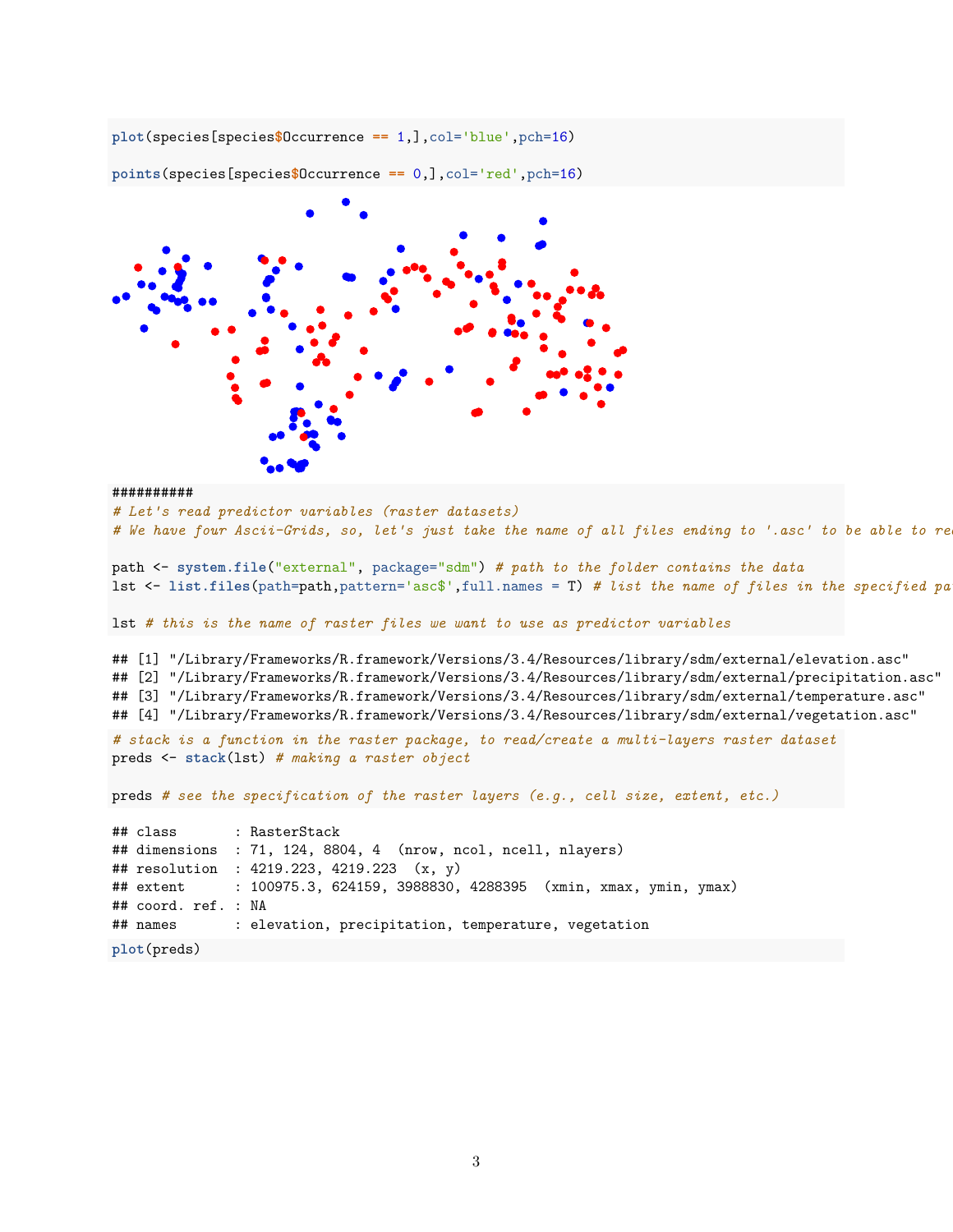

**plot**(species,add=T) *# let's add the species point on the previous plot*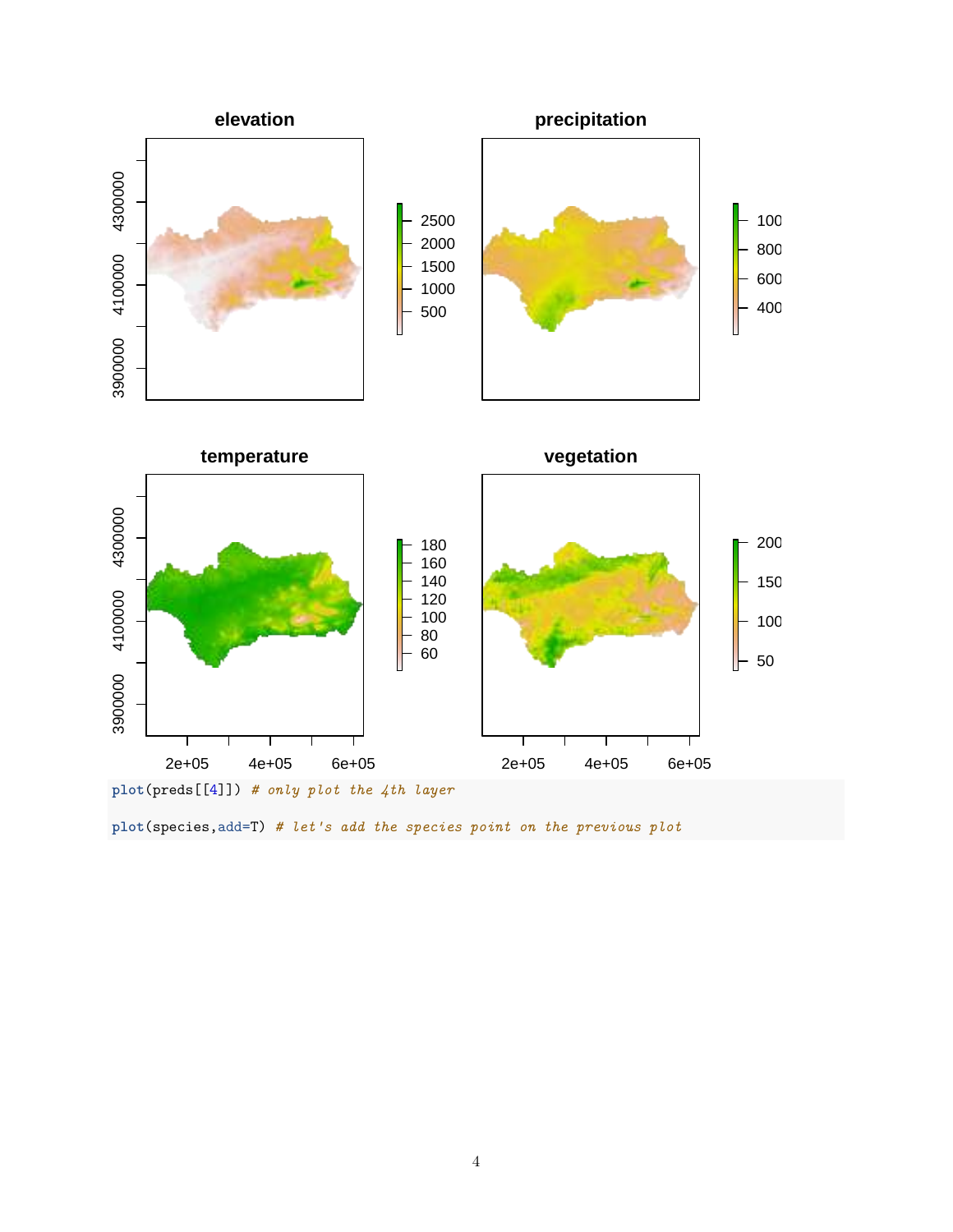

#### **Data preparation**

So far, we used other packages to just read the data we need to use in our study. Now, we can use the sdm package. First, we need to read and put data in the package that creates a data object. This is very simple and efficient using the function **sdmData**.

In this function, we can specify the train dataset (can be spatial points or simply a data.frame), and predictors (if available separately as a raster object). In addition, if there is an independent dataset available to be used for measuring model performance (evaluation/validation), we can provide it through the test arguement. A formula can also be used to specify the response and explanatory variables (and in case if you have data.frame as input which contains coordinates, you can specify the coordinates in the formula as well, + more information). If the formula is not specified, the function tries to detect the species and predictor variables.

```
library(sdm)
```

```
d <- sdmData(formula=Occurrence~., train=species, predictors=preds)
d
## class : sdmdata
## ===========================================================
## number of species : 1
```
## species names : Occurrence

## number of features : 4

```
## feature names \cdots : elevation, precipitation, temperature, ...
```

```
5
```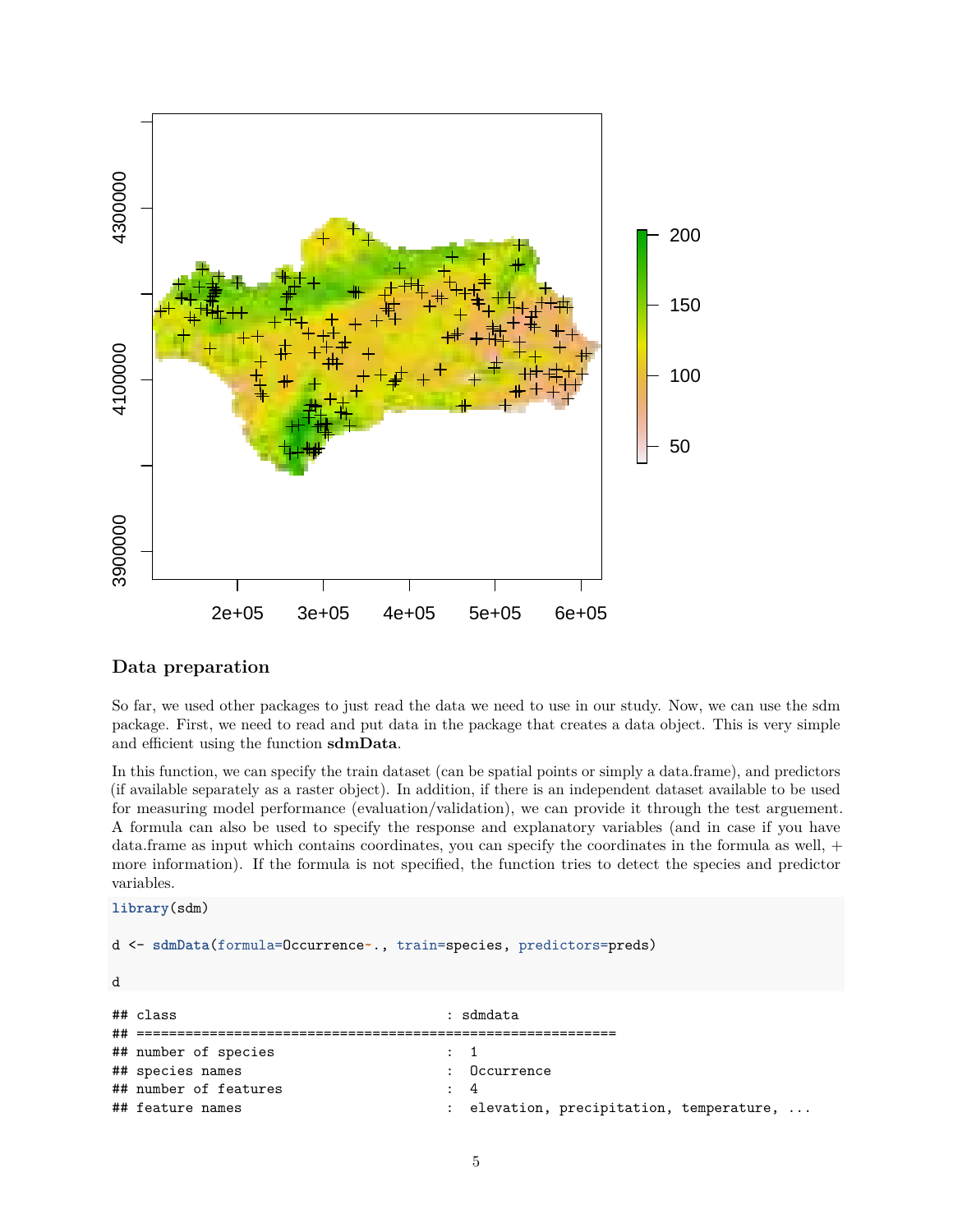## type : Presence-Absence ## has independet test data? : FALSE ## number of records : 200 ## has Coordinates? : TRUE *# we didn't really need the formula in this example, as it would be easy for the function to guess which* d <- **sdmData**(train=species, predictors=preds) d ## class : sdmdata ## =========================================================== ## number of species : 1 ## species names : Occurrence ## number of features : 4 ## feature names  $\cdots$  : elevation, precipitation, temperature, ... ## type : Presence-Absence ## has independet test data? : FALSE ## number of records : 200 ## has Coordinates? : TRUE *# However, formula makes it so flexible to handle the variables, specifally if there are several other information # You may also want to take part of variables:* d <- **sdmData**(formula=Occurrence**~**precipitation**+**temperature, train=species, predictors=preds) d ## class : sdmdata ## =========================================================== ## number of species : 1 ## species names : Occurrence ## number of features : 2 ## feature names : precipitation, temperature ## type : Presence-Absence ## has independet test data? : FALSE ## number of records : 200 ## has Coordinates? : TRUE d <- **sdmData**(formula= **~**., train=species, predictors=preds) *#---*

### **Model Fitting and Evaluation**

When you create the data object (d in the above example), you would be able to fit the models. To do so, you are going to use the function **sdm**. In this function, you can specify the variables and the type of features can be generated based on, through a formula. In addition, the name of methods can be specifies as well as settings.

```
# in the following example, we use 3 different methods to fit the models.
m1 <- sdm(Occurrence~.,data=d,methods=c('glm','bioclim','brt'))
```
m1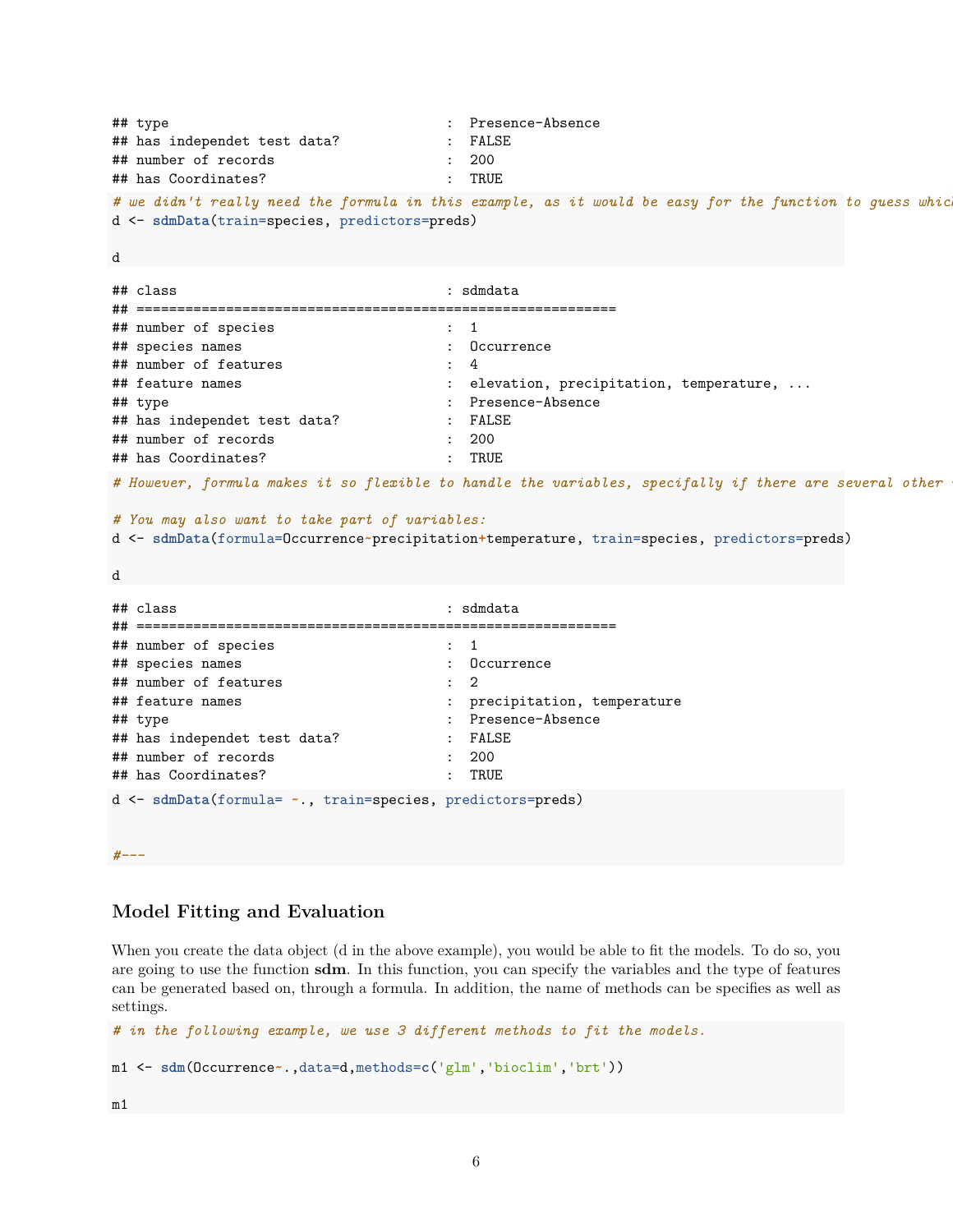## class : sdmModels ## ======================================================== ## number of species : 1<br>## number of modelling methods : 3 ## number of modelling methods ## names of modelling methods : glm, bioclim, brt ## ------------------------------------------ ## model run success percentage (per species) : ## ------------------------------------------ ## method Occurrence ## ---------------------- ## glm : 100 %  $\frac{3}{4}$  bioclim : 100 % ## brt : 100 % ## ## ################################################################### ## model performance (per species), using training test dataset: ## ------------------------------------------------------------------------------- ## ## ## species : Occurrence ## ========================= ## ## methods : AUC | COR | TSS | Deviance ## ------------------------------------------------------------------------- ## glm : 0.88 | 0.7 | 0.69 | 0.83 ## bioclim : 0.77 | 0.47 | 0.43 | 1.64 ## brt : 0.9 | 0.72 | 0.69 | 0.92 *# as you can see, a report is generates shows how many percent of models were successful, and their performance #-------------------* # in the above example, the performance statistics were calculated based on the training dataset (the d # Here we are going to fit 4 models and evaluate them through 2 runs of subsampling, each draw 30 perce m2 <- **sdm**(Occurrence**~**.,data=d,methods=**c**('rf','brt','bioclim','glm'),replicatin='sub',test.percent=30,n=2) m2 ## class : sdmModels ## ======================================================== ## number of species : 1 ## number of modelling methods : 4 ## names of modelling methods : rf, brt, bioclim, glm ## replicate.methods (data partitioning) : subsampling ## number of replicates (each method) : 2 ## toral number of replicates per model : 2 (per species) ## test percentage (in subsampling) : 30 ## ------------------------------------------ ## model run success percentage (per species) : ## ------------------------------------------ ## method Occurrence ## ---------------------- ## rf : 100 % ## brt : 100 % ## bioclim : 100 %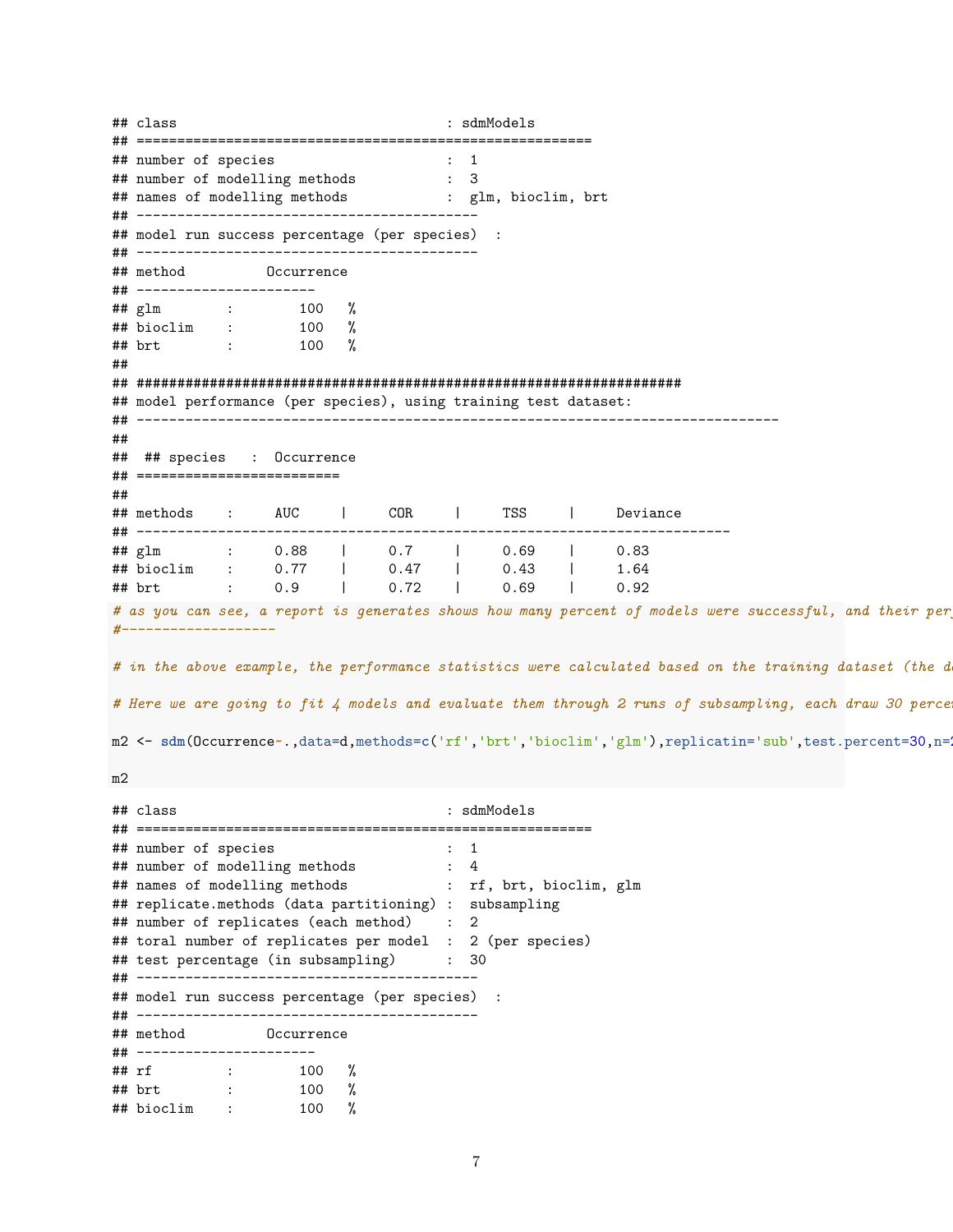| ##         | ## glm     |           | $\ddot{\phantom{a}}$ | 100                          | % |                                  |              |                |                                                                         |      |                                                                                                        |  |
|------------|------------|-----------|----------------------|------------------------------|---|----------------------------------|--------------|----------------|-------------------------------------------------------------------------|------|--------------------------------------------------------------------------------------------------------|--|
|            |            |           |                      |                              |   |                                  |              |                |                                                                         |      |                                                                                                        |  |
|            |            |           |                      |                              |   |                                  |              |                |                                                                         |      | ## model Mean performance (per species), using test dataset (generated using partitioning):            |  |
|            |            |           |                      |                              |   |                                  |              |                |                                                                         |      |                                                                                                        |  |
| ##         |            |           |                      |                              |   |                                  |              |                |                                                                         |      |                                                                                                        |  |
| ##         | ## species |           |                      | : Occurrence                 |   |                                  |              |                |                                                                         |      |                                                                                                        |  |
|            |            |           |                      | ## ========================= |   |                                  |              |                |                                                                         |      |                                                                                                        |  |
| ##         |            |           |                      |                              |   |                                  |              |                |                                                                         |      |                                                                                                        |  |
|            | ## methods |           | $\sim$ 100 $\sim$    | AUC                          |   | COR                              | <b>TSS</b>   |                | Deviance                                                                |      |                                                                                                        |  |
| ##         |            | --------- |                      |                              |   |                                  |              |                |                                                                         |      |                                                                                                        |  |
| ## rf      |            |           | $\ddot{\phantom{a}}$ | 0.91                         |   | 0.76                             | 0.8          |                | 0.75                                                                    |      |                                                                                                        |  |
|            | ## brt     |           | $\pm$                | 0.89                         |   | 0.75                             | 0.75         |                | 0.92                                                                    |      |                                                                                                        |  |
|            | ## bioclim |           |                      | 0.8<br>0.88                  |   | 0.53<br>0.72                     | 0.52<br>0.74 |                | 1.59<br>0.82                                                            |      |                                                                                                        |  |
|            | ## glm     |           | $\ddot{\phantom{a}}$ |                              |   |                                  |              |                |                                                                         |      |                                                                                                        |  |
|            |            |           |                      |                              |   |                                  |              |                |                                                                         |      | getModelInfo(m2) # info on runs including modelID, whether they are successfully fitted and evaluated, |  |
|            |            |           |                      |                              |   |                                  |              |                |                                                                         |      |                                                                                                        |  |
| ##<br>## 1 |            | modelID   |                      | 1 Occurrence                 |   | rf subsampling                   |              | 1              | species method replication replicationID success training<br>TRUE       | TRUE |                                                                                                        |  |
| ## 2       |            |           |                      | 2 Occurrence                 |   | rf subsampling                   |              | 2              | TRUE                                                                    | TRUE |                                                                                                        |  |
| ## 3       |            |           |                      | 3 Occurrence                 |   | brt subsampling                  |              | $\mathbf{1}$   | TRUE                                                                    | TRUE |                                                                                                        |  |
| ## 4       |            |           |                      | 4 Occurrence                 |   | brt subsampling                  |              | $\overline{2}$ | TRUE                                                                    | TRUE |                                                                                                        |  |
| ## 5       |            |           |                      |                              |   | 5 Occurrence bioclim subsampling |              | $\mathbf{1}$   | TRUE                                                                    | TRUE |                                                                                                        |  |
| ## 6       |            |           |                      |                              |   | 6 Occurrence bioclim subsampling |              | $\overline{2}$ | TRUE                                                                    | TRUE |                                                                                                        |  |
| ##7        |            |           |                      | 7 Occurrence                 |   | glm subsampling                  |              | $\mathbf{1}$   | TRUE                                                                    | TRUE |                                                                                                        |  |
| ## 8       |            |           |                      | 8 Occurrence                 |   | glm subsampling                  |              | $\overline{2}$ | TRUE                                                                    | TRUE |                                                                                                        |  |
| ##         |            |           |                      | test.dep test.indep          |   |                                  |              |                |                                                                         |      |                                                                                                        |  |
| ## 1       |            | TRUE      |                      | FALSE                        |   |                                  |              |                |                                                                         |      |                                                                                                        |  |
| ## 2       |            | TRUE      |                      | FALSE                        |   |                                  |              |                |                                                                         |      |                                                                                                        |  |
| ## 3       |            | TRUE      |                      | FALSE                        |   |                                  |              |                |                                                                         |      |                                                                                                        |  |
| ##4        |            | TRUE      |                      | FALSE                        |   |                                  |              |                |                                                                         |      |                                                                                                        |  |
| ## 5       |            | TRUE      |                      | FALSE                        |   |                                  |              |                |                                                                         |      |                                                                                                        |  |
| ## 6       |            | TRUE      |                      | FALSE                        |   |                                  |              |                |                                                                         |      |                                                                                                        |  |
| ##7        |            | TRUE      |                      | FALSE                        |   |                                  |              |                |                                                                         |      |                                                                                                        |  |
| ## 8       |            | TRUE      |                      | FALSE                        |   |                                  |              |                |                                                                         |      |                                                                                                        |  |
|            |            |           |                      |                              |   |                                  |              |                | # We can generate the roc curve and compare the results for all models: |      |                                                                                                        |  |
|            | roc(m2)    |           |                      |                              |   |                                  |              |                |                                                                         |      |                                                                                                        |  |

8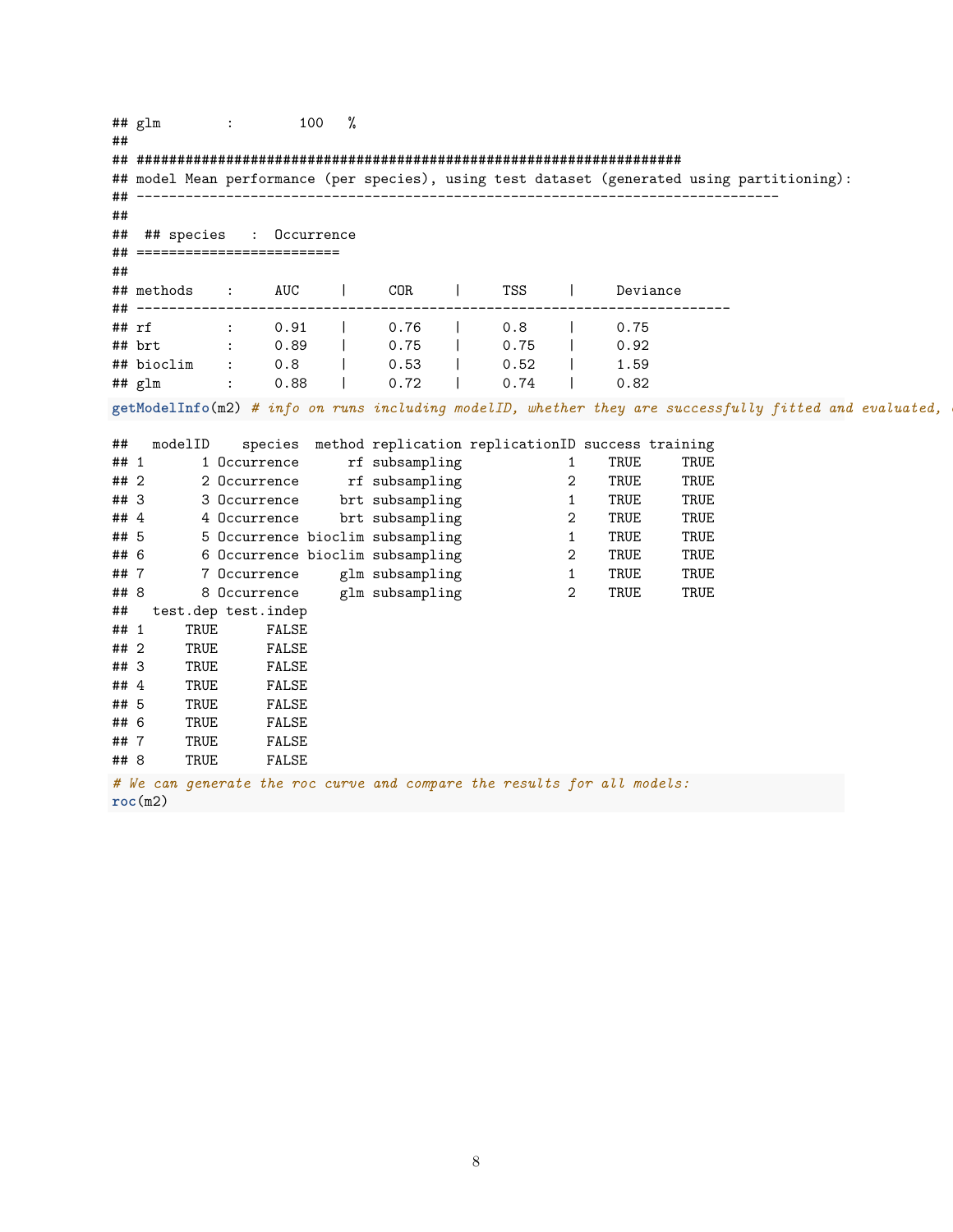

## **Prediction**

We can use the output of fitting, to predict into the study area, or project into a new location or a new time.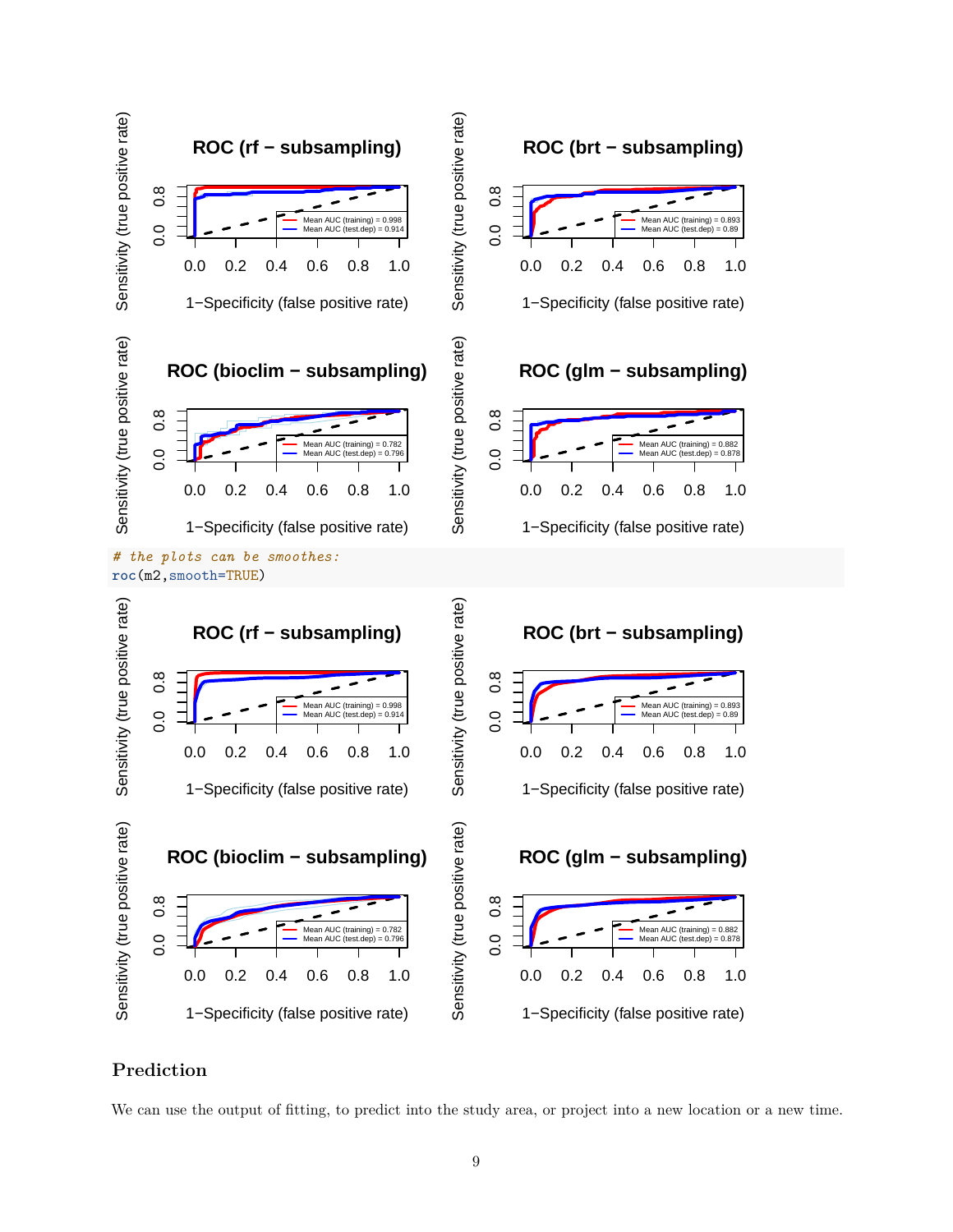The predict function can be used for this purpose:

*# in the following, we just predict the habitat suitability into the whole study area # since the newdata is a raster object, the output is also a raster object*

p1 <- **predict**(m1,newdata=preds,filename='p1.img') *# many commonly used raster format is supported (through*











p2 <- **predict**(m2,newdata=preds,filename='p2.img')

p2

```
## class : RasterBrick
## dimensions : 71, 124, 8804, 8 (nrow, ncol, ncell, nlayers)
## resolution : 4219.223, 4219.223 (x, y)
## extent : 100975.3, 624159, 3988830, 4288395 (xmin, xmax, ymin, ymax)
## coord. ref. : NA
## data source : /Users/bnaimi/Dropbox/R_Books_Docs/r-gis.net/_sdm_rforge/sdm/pkg/sdm/vignettes/p2.img
```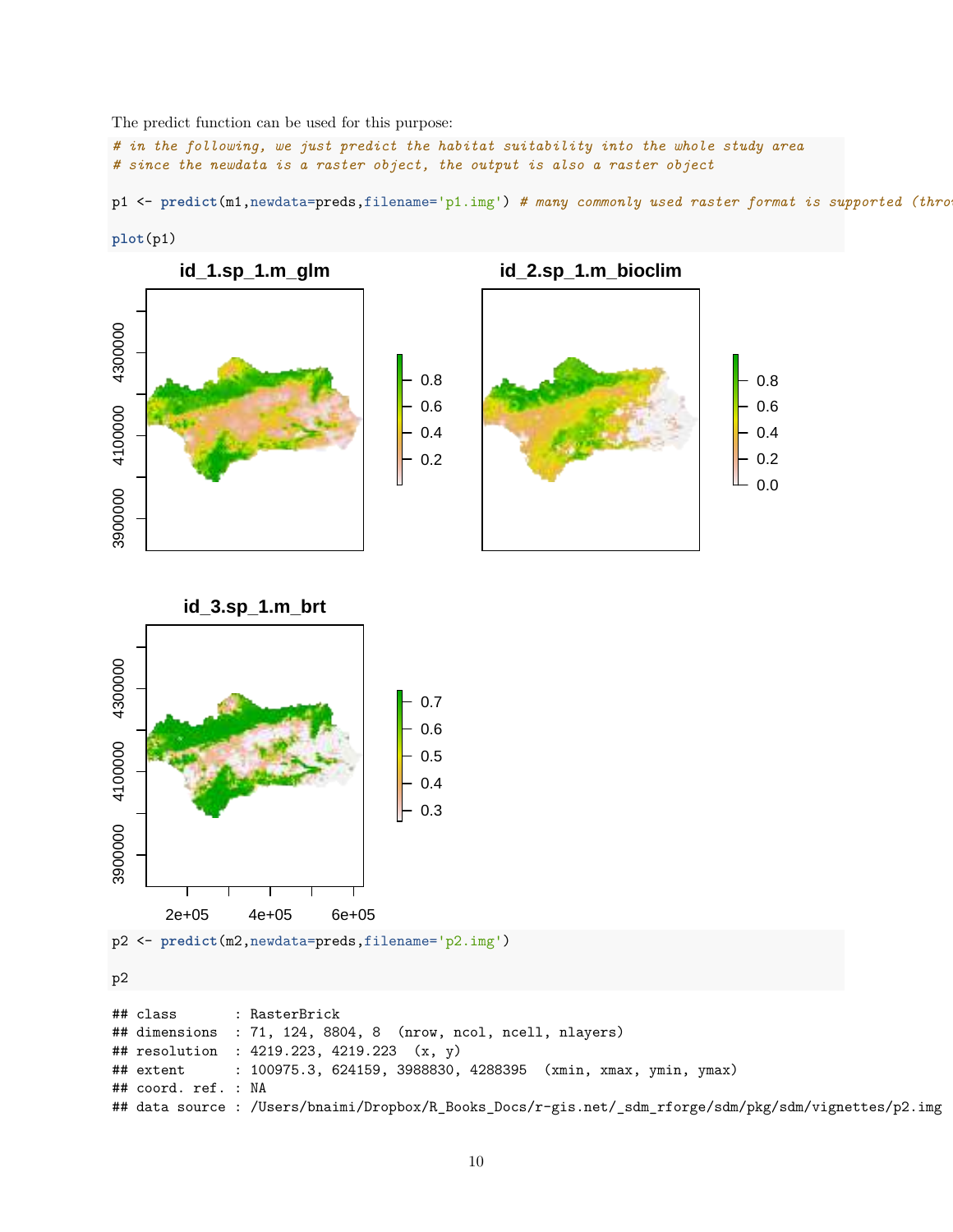| ## names    | : id_1.sp_1.m_rf.re_subs, id_2.sp_1.m_rf.re_subs, id_3.sp_1.m_brt.re_subs, id_4.sp_1.m_b=          |
|-------------|----------------------------------------------------------------------------------------------------|
| ## fullname | $^{\circ}$ id_1-species_Occurrence-method_rf-replication_subsampling, id_2-species_Occurrence-meth |

**nlayers**(p2)

#### ## [1] 8

**plot**(p2[[1**:**4]]) *# plot the first 12 rasters*







*# we can take the mean of raster over different runs for each method and species:* p2m <- **predict**(m2,newdata=preds,filename='p2m.img',mean=T)

p2m

|                     | ## class : RasterBrick                                                                                  |
|---------------------|---------------------------------------------------------------------------------------------------------|
|                     | ## dimensions : 71, 124, 8804, 4 (nrow, ncol, ncell, nlayers)                                           |
|                     | ## resolution : 4219.223, 4219.223 (x, y)                                                               |
|                     | ## extent : 100975.3, 624159, 3988830, 4288395 (xmin, xmax, ymin, ymax)                                 |
| ## coord. ref. : NA |                                                                                                         |
|                     | ## data source : /Users/bnaimi/Dropbox/R_Books_Docs/r-gis.net/_sdm_rforge/sdm/pkg/sdm/vignettes/p2m.img |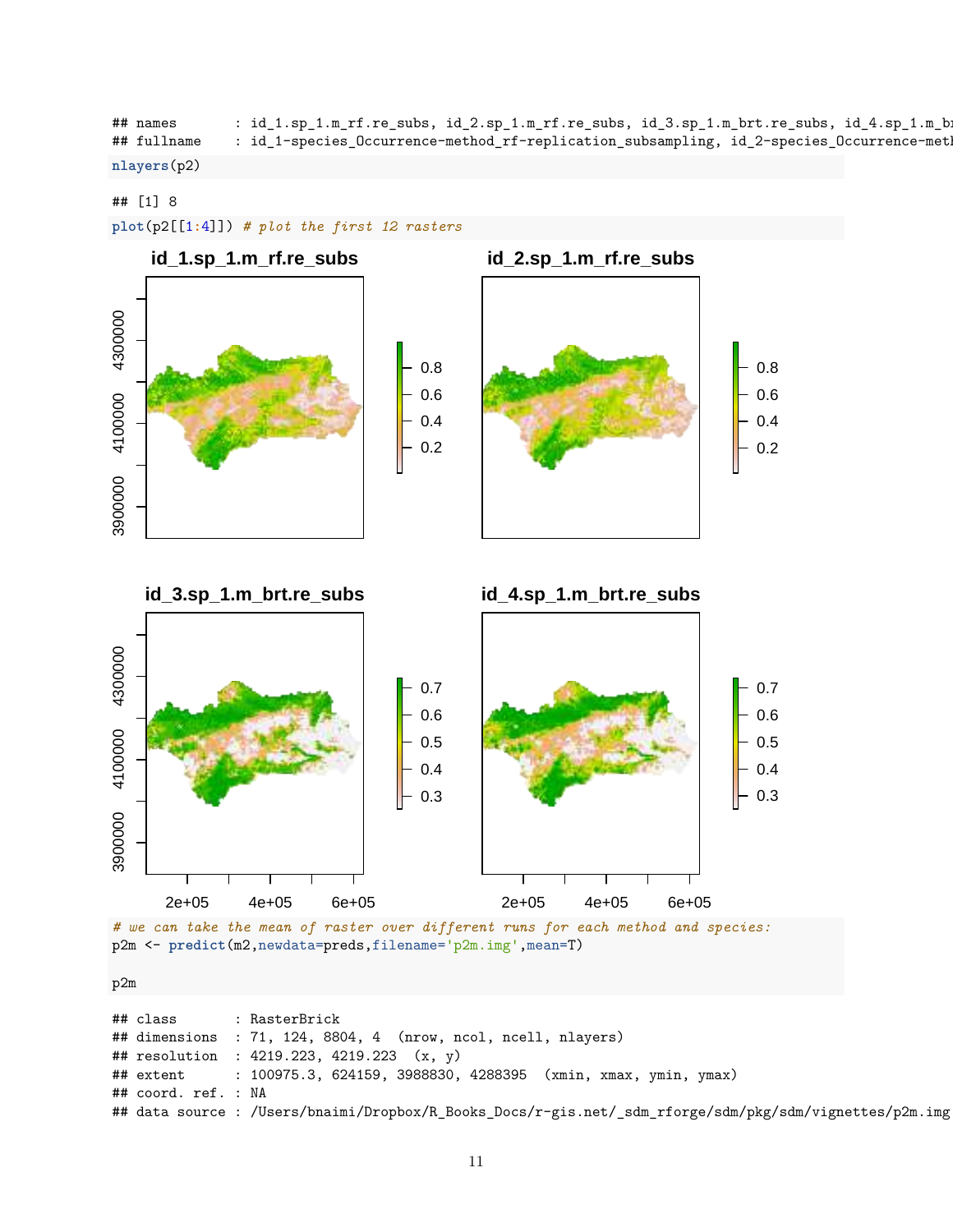```
## names : sp_1.m_rf.re_subs, sp_1.m_brt.re_subs, sp_1.m_bioclim.re_subs, sp_1.m_glm.re_subs
## min values : 0.016933333, 0.252308882, 0.000000000, 0.004748883
## max values : 0.9895667, 0.7362136, 0.9965962, 0.9929616
## fullname : species_Occurrence-method_rf-replication (Mean)_subsampling, species_Occurrence-method
plot(p2m)
```


## [1] "species\_Occurrence-method\_rf-replication (Mean)\_subsampling" ## [2] "species\_Occurrence-method\_brt-replication (Mean)\_subsampling" ## [3] "species\_Occurrence-method\_bioclim-replication (Mean)\_subsampling" ## [4] "species\_Occurrence-method\_glm-replication (Mean)\_subsampling"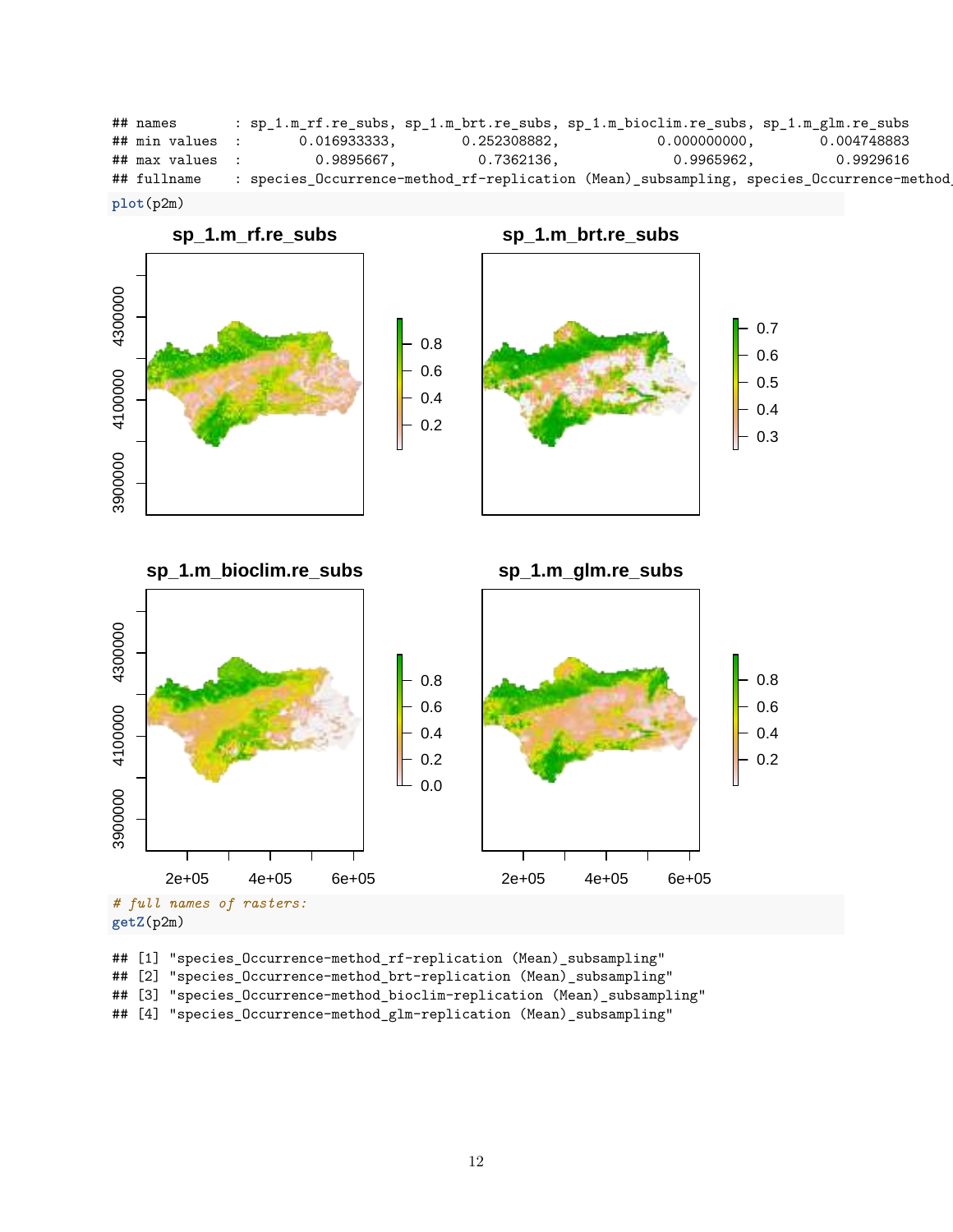#### **Ensemble forecasting**

Studies have shown that predictions or projections by alternative models can be so variable that challenge the common practice of relying on one single method. A solution is to utilize several models ('ensembles') and use appropriate techniques to explore the resulting range of projections. Significant improvements on the robustness of a forecast can be achieved if an ensemble approach is used and the results analysed appropriately.

In the sdm package, the ensemble function can be used to generate an ensemble prediction or forecast based on the multiple models that are used in the sdm function. Several methods are implemented and can be used by a user in a flexible way. Here is an example:

```
# in the following, we predict the habitat suitability using the ensemble function
# since the newdata is a raster object, the output is also a raster object
```

```
# ensemble based on a Weighted averaging that is weighted using AUC statistic
e1 <- ensemble(m1,newdata=preds,filename='e1.img',setting=list(method='weighted',stat='AUC'))
```
**plot**(e1)



# ensemble based on a Weighted averaging that is weighted using TSS statistic with threshold criterion e2 <- **ensemble**(m2,newdata=preds,filename='e2.img',setting=**list**(method='weighted',stat='TSS',opt=2))

e2

## class : RasterLayer ## dimensions : 71, 124, 8804 (nrow, ncol, ncell) ## resolution : 4219.223, 4219.223 (x, y)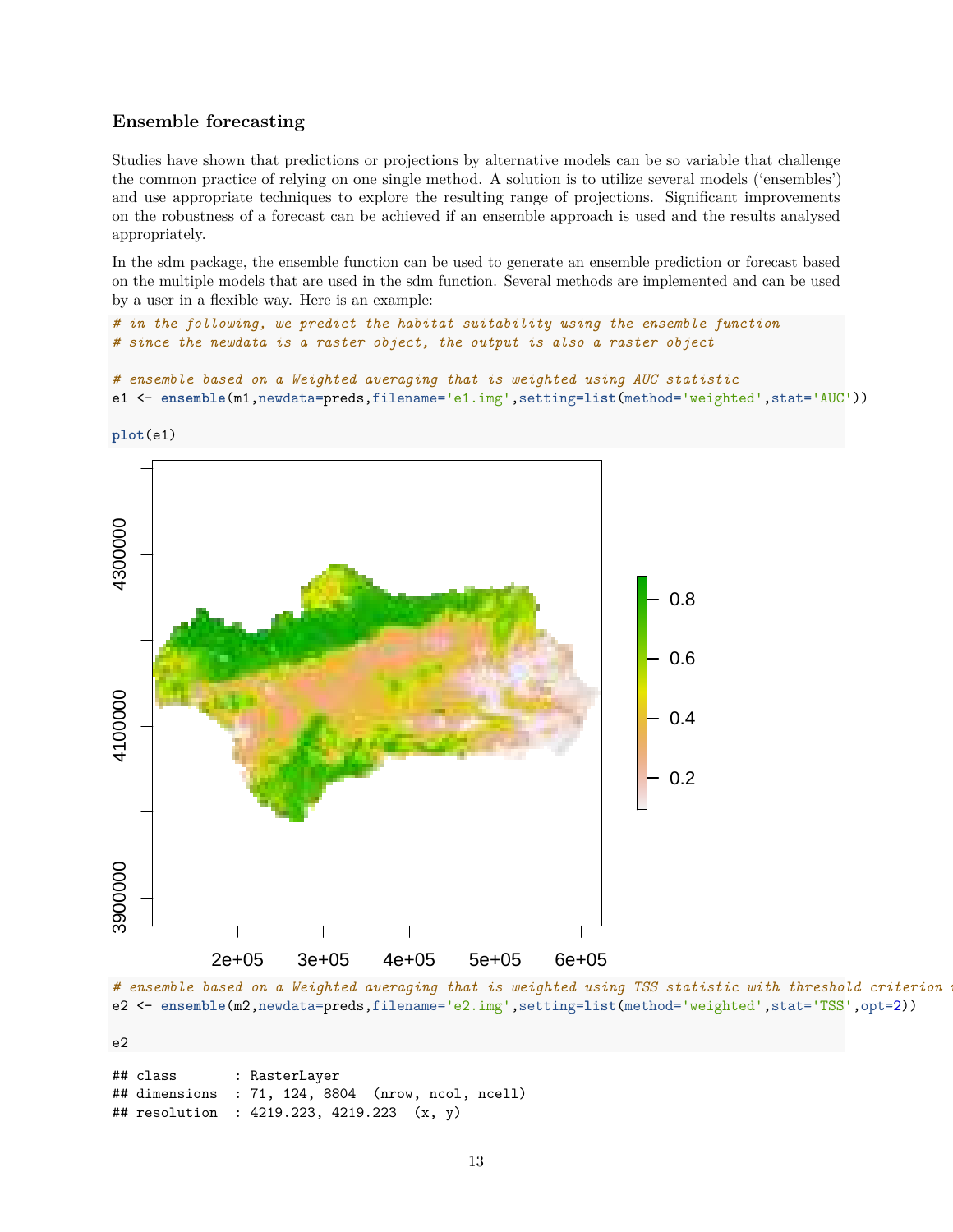```
## extent : 100975.3, 624159, 3988830, 4288395 (xmin, xmax, ymin, ymax)
## coord. ref. : NA
## data source : /Users/bnaimi/Dropbox/R_Books_Docs/r-gis.net/_sdm_rforge/sdm/pkg/sdm/vignettes/e2.img
## names : e2
## values : 0.08697034, 0.8923322 (min, max)
plot(e2)
```